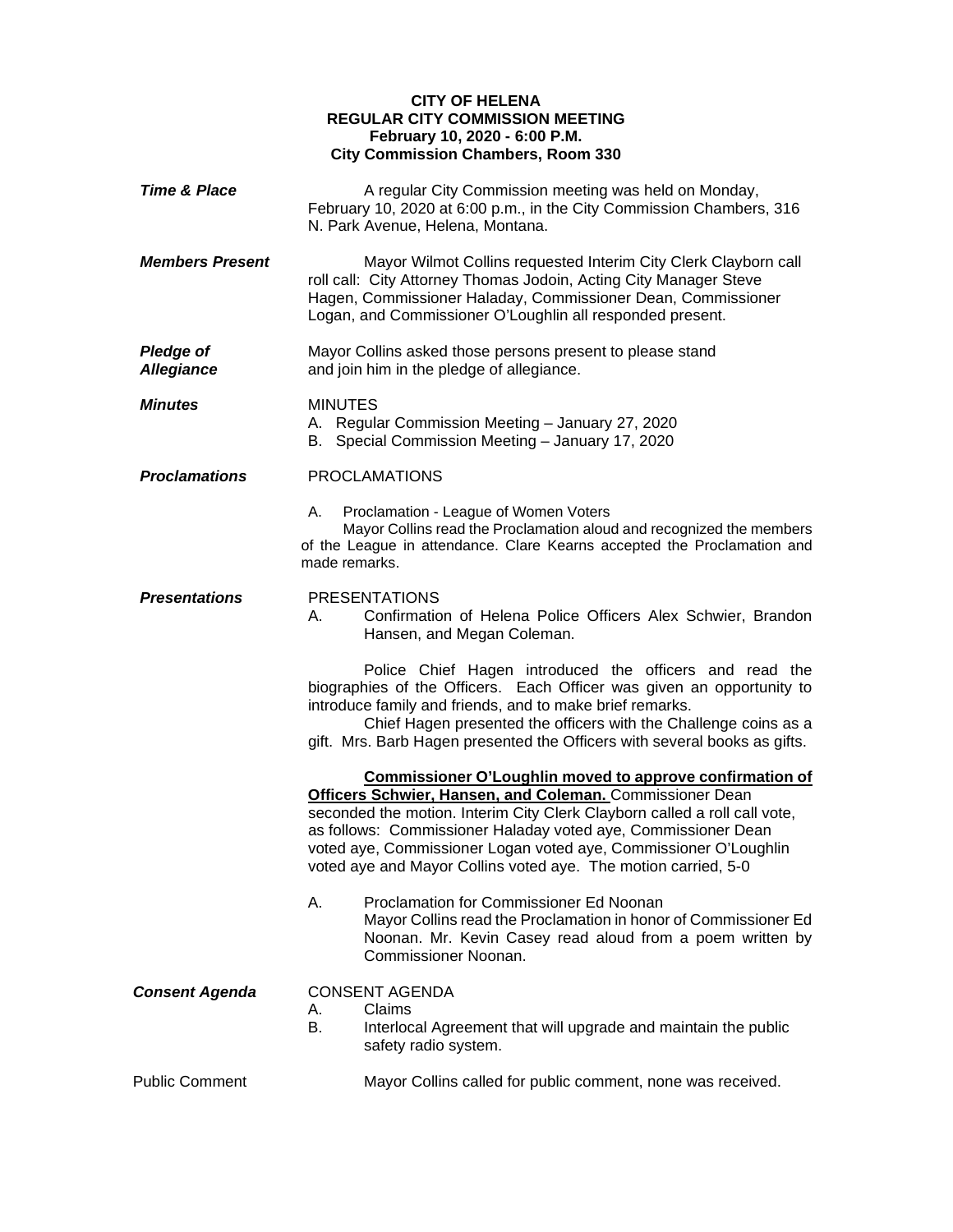| <b>Motion</b>                                | <b>Commissioner Logan moved to approve the Consent</b><br>Agenda, items A - B. Commissioner O'Loughlin seconded the motion.<br>Interim City Clerk Clayborn called a roll call vote, as follows:<br>Commissioner Haladay voted aye, Commissioner Dean voted aye,<br>Commissioner Logan voted aye, Commissioner O'Loughlin voted aye<br>and Mayor Collins voted aye. The motion carried, 5-0                                                                                                                                                                                                                                                                                                                                         |
|----------------------------------------------|------------------------------------------------------------------------------------------------------------------------------------------------------------------------------------------------------------------------------------------------------------------------------------------------------------------------------------------------------------------------------------------------------------------------------------------------------------------------------------------------------------------------------------------------------------------------------------------------------------------------------------------------------------------------------------------------------------------------------------|
| <b>City Commissioners</b>                    | <b>Communications from COMMUNICATIONS/PROPOSALS FROM CITY COMMISSIONERS</b><br>Commissioner O'Loughlin thanked Parks & Recreation, Open<br>Lands Director Ponozzo and all involved in the upgrades to Cherry Park.                                                                                                                                                                                                                                                                                                                                                                                                                                                                                                                 |
| <b>Report of the City</b><br><b>Attorney</b> | REPORT OF THE CITY ATTORNEY<br>City Attorney Jodoin stated there was nothing to report                                                                                                                                                                                                                                                                                                                                                                                                                                                                                                                                                                                                                                             |
| <b>Litigation Strategy</b>                   | <b>LITIGATION STRATEGY</b><br>City Attorney Jodoin stated there was nothing to report.                                                                                                                                                                                                                                                                                                                                                                                                                                                                                                                                                                                                                                             |
| <b>Report of the City</b><br><b>Manager</b>  | REPORT OF THE CITY MANAGER<br>Acting City Manager Hagen stated there was nothing to report                                                                                                                                                                                                                                                                                                                                                                                                                                                                                                                                                                                                                                         |
| the Helena Citizens                          | <b>Communications from COMMUNICATIONS FROM THE HELENA CITIZENS COUNCIL</b><br>Gary Dalton, representative of HCC, updated the Commission on<br>the recent meeting of the HCC.                                                                                                                                                                                                                                                                                                                                                                                                                                                                                                                                                      |
| <b>Regular Items</b>                         | <b>REGULAR ITEMS</b>                                                                                                                                                                                                                                                                                                                                                                                                                                                                                                                                                                                                                                                                                                               |
|                                              | A. CONSIDER A RESOLUTION OF INTENTION TO AMEND<br>THE FISCAL YEAR 2020 BUDGET FOR AN INCREASE OF<br>\$1,399,071 AND SET A PUBLIC HEARING FOR MARCH 9,<br>2020.                                                                                                                                                                                                                                                                                                                                                                                                                                                                                                                                                                     |
| <b>Staff Report</b>                          | Budget Analyst Chris Couey due to Commission driven projects<br>and unforeseen circumstances, there are additional expenses in the<br>2020 Fiscal Year that are unlikely to be absorbed under the current<br>budget authority. City Staff recommended approval of a Resolution of<br>Intention to amend the Fiscal Year 2020 Budget for an increase of<br>\$1,399,071 and set a public hearing for March 9, 2020. The relevant<br>costs will be authorized to complete the projects or purchases.<br>Mr. Couey recommended a motion to approve a Resolution of<br>Intention to amend the Fiscal Year 2020 Budget for an increase of<br>\$1,399,071 and set a public hearing for March 9, 2020.                                     |
| Discussion                                   | Commissioner Dean asked Director Ponozzo to present the<br>numbers for the Beattie Street Trailhead and Improvement Project, and a<br>breakdown of the costs. Director Ponozzo presented to the Commission<br>the financial breakdown of the Beattie Street trailhead.<br>Commissioner Dean asked for clarification if cost estimates were<br>available for the three alternatives presented to the Commission.<br>Commissioner Dean asked if the bidding process had already begun for<br>the project. City Engineer Leland stated the request for bids had been<br>advertised, but the bids would need to be approved by the Commission.<br>Mr. Leland stated the bids will be received by and opened on February<br>27th, 2020. |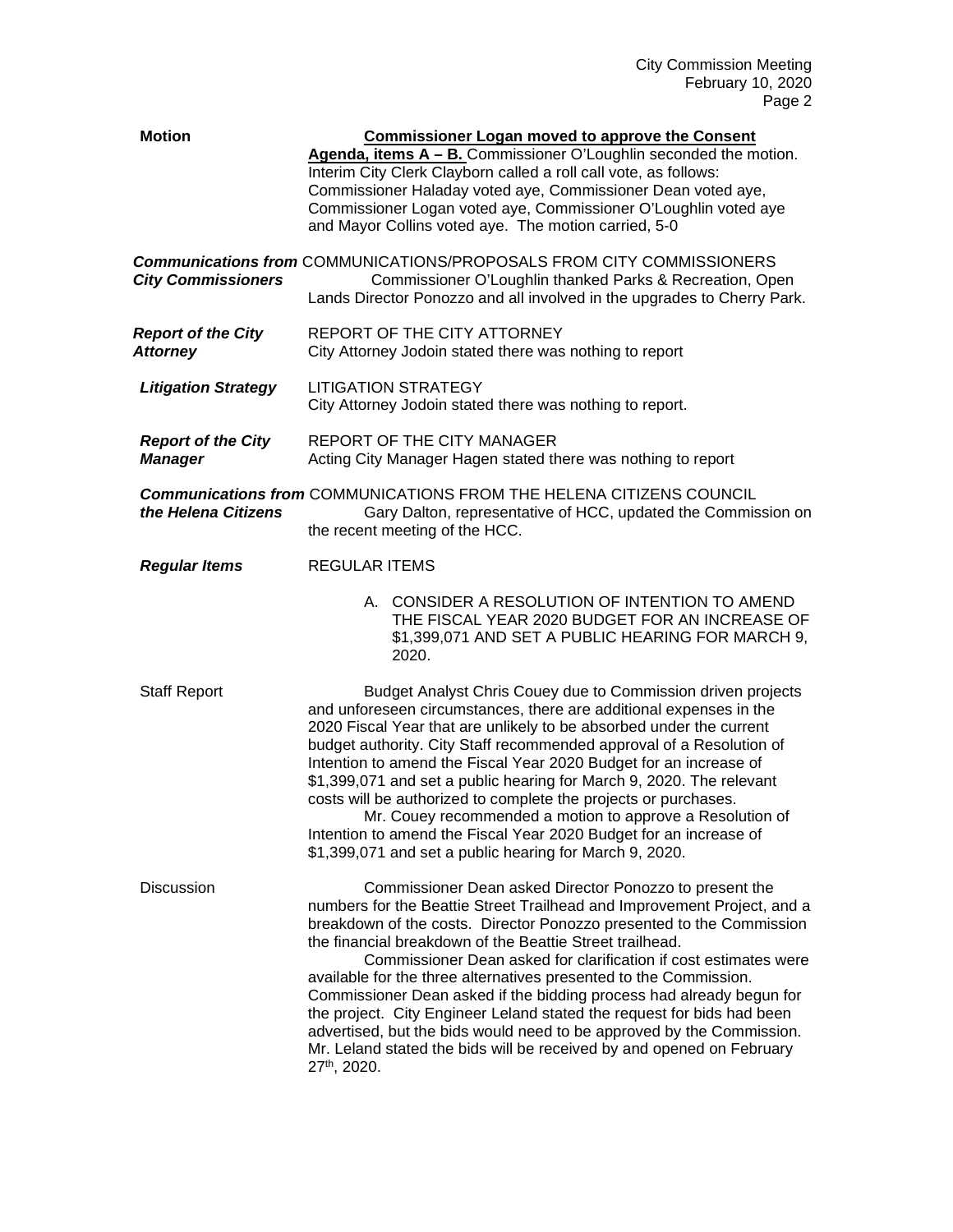Public Comment Lynne Boone, 638 1<sup>st</sup> Street, spoke in opposition to the resolution of intention, expressing concerns over the cost of the Beattie Street improvements as part of the Budget amendment.

> Gayle Joslin, spoke in opposition of the amendment, citing the costs for the Beattie St. project.

Tom Kilmer, 600 block of Second St, spoke in opposition to the Beattie St. project, and expressed concerns over sustainability and costs as reasons for his opposition.

Susan Lenard, 708 2<sup>nd</sup> Street, spoke in opposition to the Beattie St. project.

Nate Copp, 902 5<sup>th</sup> Ave, spoke as a representative of the Prickly Pear Land Trust. Mr. Copp spoke to the background of the Mount Ascension park and its land use and urged the Commission to consider land use when deciding on the vote for the resolution of intention.

Lyndsey Gilstrap, 377 Brookfield Dr., spoke in support of the resolution of intention, including the law enforcement funding and the Beattie St. project.

Tony Zamitt, 2010 E 6<sup>th</sup> Ave., spoke in favor of the budget amendment, citing the street construction and improvements referenced as part of the Beattie St. project.

Meg Bishop, spoke in opposition to the resolution of intention, expressing concerns over the initial public involvement at the Beattie St. project's inception in 2012.

Margaret Regan, 318 Chaucer St., spoke in opposition to the resolution of intention, citing costs of the Beattie St project as her reason for opposition.

Michele Webster, spoke in opposition to the resolution of intention, citing costs for the Beattie St. project as her concern.

Joel Gerhardt, 1719 Gold St., spoke in favor of the resolution of intention, citing support for the Beattie St. project.

TJ Lehman, 810 Wolf Rd., spoke in support of the resolution of intention, expressing support for the Beattie St. project, including the vaulted toilets and ADA access to the trailhead.

Discussion Commissioner Dean thanked all the individuals who made public commentary this evening and with commentary prior to the meeting. Commissioner Dean stated she felt the City had done its due diligence in the public process for this project but did recognize that some individuals of the community did not feel heard. The Commissioner stated this was even more reason to continue to update and improve the public process, which would be updated as part of the Commission priorities for Staff. Commissioner Dean expressed concerns over the costs and cited other City projects as being worthy of funding, as well. Commissioner Dean stated she would be supporting the resolution of intention, due to the ability to continue the discussion on this topic, and felt the City needed to continue be a good steward of open lands. The Commissioner expressed concerns over the budgeting process used to fund this project.

> Commissioner Logan stated this was an issue which was difficult for a new Commission member to deal with. Commissioner Logan stated he has heard more on this topic than any other, and comment has been received by both sides of the issue. Commissioner Logan stated concerns over the costs of the Beattie St. project, and as it was deemed as a priority over what Commissioner Logan cited as sacrifices to other areas of the budget. The Commissioner noted the \$1.4 million in cuts made to the general fund in the spring of 2019 against the \$400,000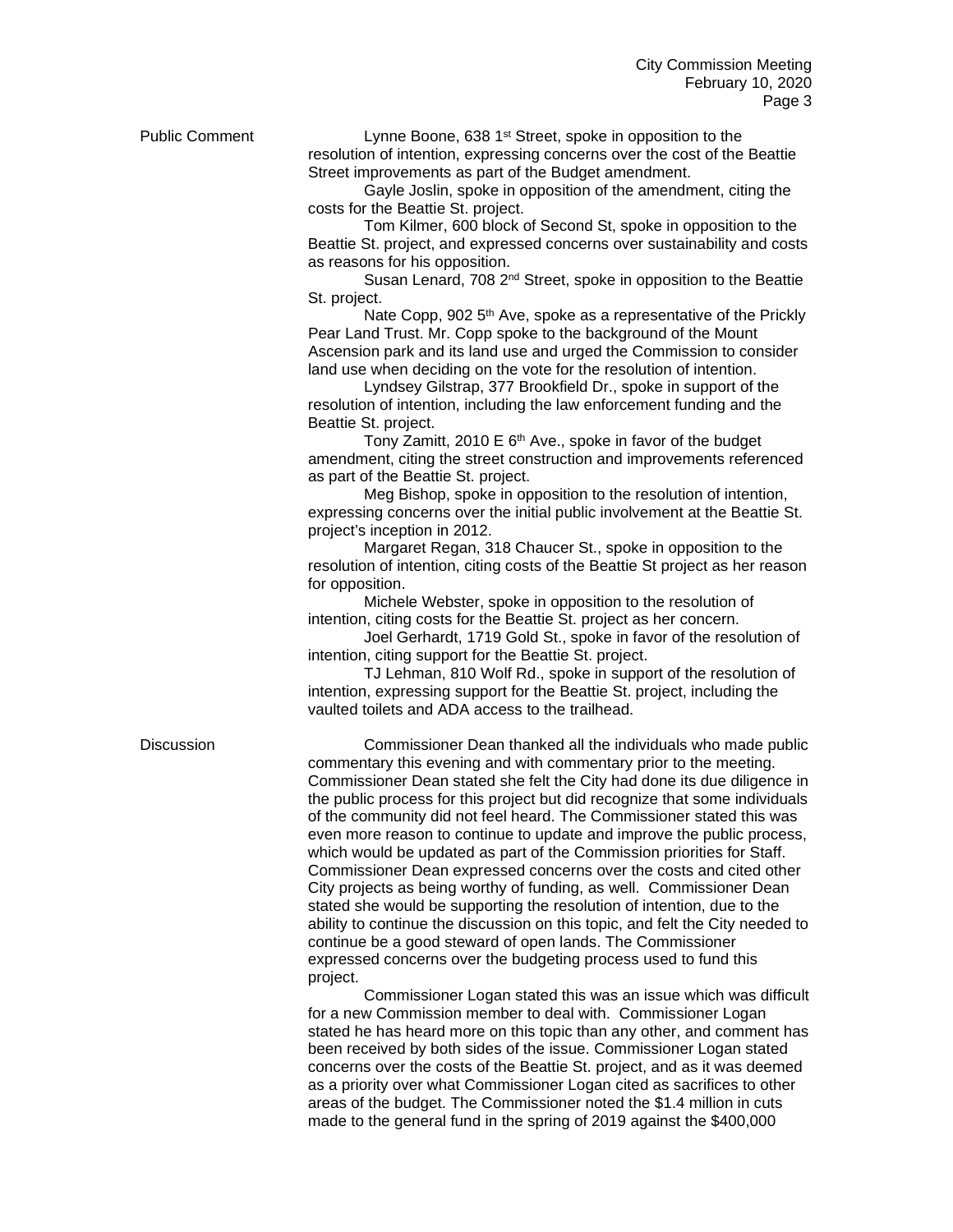dollar amendment to the general fund budget in the current resolution of intention, as one of the reasons he would not be supporting the resolution before the commission.

Commissioner O'Loughlin asked Budget Analyst Couey to clarify the process of budget amendments, such as those in resolution of intention. Mr. Couey stated it was his understanding the amendments or revisions to the budget in the past had been made as part of the Consent agenda, and this would be a process not typically used where the amendments were made in a resolution. Commissioner O'Loughlin stated, she felt this was a situation where the City had actually been more transparent in the budget process. The Commissioner stated due to the length of time provided for public comment and public involvement, it had added time to the budget process for this item to bring it back to the Commission for approval. The Commissioner cited the traffic and street improvements were in part due to the public commentary and requests by residents of the neighborhood, and it was based upon Commission direction to staff to provide a safe route for pedestrians, and additional study for traffic calming options, including the desires of the residents of the surrounding neighborhood.

Mayor Collins asked for clarification on the total cost being provided to the Commission this evening. Director Ponozzo stated the numbers were provided totaled \$663,000. Mr. Couey stated the \$900,000 was direction from the former City Manager, adding an additional \$400,000 from the General Fund as a buffer for cost overrun or unforeseen circumstances. City Engineer Leland stated since the vote this evening was on the resolution of intention only, the bidding process would fall in between this evenings vote and final approval, meaning by the time the Commission was voting on the Resolution, the bid cost would be a known factor.

Commissioner Haladay stated he had worked with multiple members of the Commission on the Beattie Street project, and due to the amount and time of public outreach done for this project, during his tenure on the Commission, in his estimation had been greater than any other project for the City. The Commissioner stated due to the passion on either side of this debate, it was inevitable that some individuals were going to be unhappy with the outcome. Commissioner Haladay stated he felt comfortable supporting the resolution of intention.

**Motion Commissioner O'Loughlin moved to Resolution of Intention to amend the Fiscal Year 2020 Budget for an increase of \$1,399,071 and set a public hearing for March 9, 2020.** Commissioner Haladay seconded the motion. Interim City Clerk Clayborn called a roll call vote, as follows: Commissioner Haladay voted aye, Commissioner Dean voted aye, Commissioner Logan voted nay, Commissioner O'Loughlin voted aye and Mayor Collins voted aye. The motion carried, 4-1

> B. CONSIDER ACCEPTANCE OF THE CAPITAL TRANSIT FY 2021 COORDINATION PLAN AND ALLOW STAFF TO INCLUDE THE DOCUMENT IN ITS GRANT APPLICATION PACKAGE.

Staff Report Transportation Systems Director David Knoepke and Capital Transit Superintendent Elroy Goleman reported a yearly updated Transportation Coordination Plan is a required segment of our 5311 Operating Funds Grant Request. The plan is prepared and approved by the Transportation Advisory Committee (TAC). The TAC includes

| Motion |  |
|--------|--|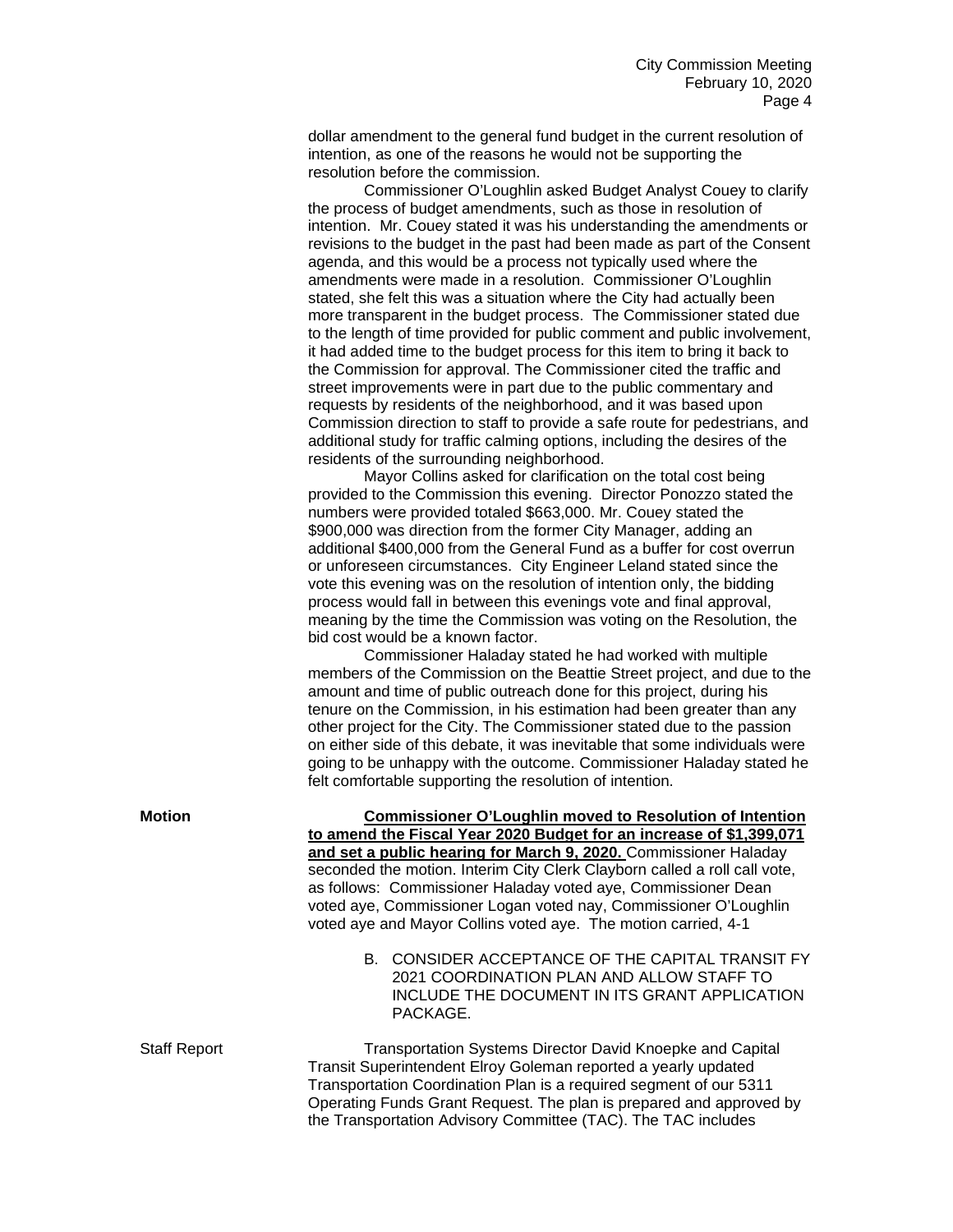representatives of public, private, and non-profit transportation and human-services providers, and other programs sponsored by federal, state, and local agencies.

The Transportation Coordination Plan helps indicate how transportation coordination is progressing in our community. Coordination plans are used by the State in their scoring metrics when considering all Capital requests submitted by each service area. The Coordination Plan maximizes the programs' collective coverage by minimizing duplication of services. The Transportation Coordination plan seeks to provide greater access to transportation services for people with disabilities, older adults, and individuals with lower income.

The Coordination Plan will assist our community with its shortand long-term transit goals.

Staff recommended approval to accept the Capital Transit FY 2021 Coordination Plan and allow staff to include the document in its grant application package.

| <b>Discussion</b>     | Commissioner Dean asked what research and consideration had<br>been given to Park and Rides. Director Knoepke stated the Park and<br>Ride options had been explored under previous direction but was mostly<br>abandoned due to other priorities. Director Knoepke stated if it was the<br>Commission's wish, direction could be provided to continue exploring<br>these options. Superintendent Goleman stated in 2011 the Park and<br>Ride options were explored and it was determined approximately an acre<br>of land would be needed in order to meet certain build criteria, and this<br>would need to be considered if the Commission would like to set this<br>option as a priority.<br>Commissioner Haladay asked what the contribution by the<br>County has been to this date for the expansion of the transit service.<br>Superintendent Goleman stated the dollar amount for the East Valley<br>route is approximately \$75,000. Commissioner Haladay asked what it<br>would cost to add an additional route. Superintendent Goleman stated<br>the latest example would have been to add a route to the Fort<br>Harrision/VA facility, it was determined the costs would be approximately<br>\$150,000, as an overall operating budget. |
|-----------------------|-----------------------------------------------------------------------------------------------------------------------------------------------------------------------------------------------------------------------------------------------------------------------------------------------------------------------------------------------------------------------------------------------------------------------------------------------------------------------------------------------------------------------------------------------------------------------------------------------------------------------------------------------------------------------------------------------------------------------------------------------------------------------------------------------------------------------------------------------------------------------------------------------------------------------------------------------------------------------------------------------------------------------------------------------------------------------------------------------------------------------------------------------------------------------------------------------------------------------------------------------------|
| <b>Public Comment</b> | Paul Kent provided public comment, supporting expansion of the<br>Transit system especially concerning access to public transportation for<br>those with Disabilities.                                                                                                                                                                                                                                                                                                                                                                                                                                                                                                                                                                                                                                                                                                                                                                                                                                                                                                                                                                                                                                                                              |
| <b>Motion</b>         | <b>Commissioner O'Loughlin moved to accept the Capital</b><br>Transit FY 2021 Coordination Plan and allow staff to include the<br>document in its grant application package. Commissioner Dean<br>seconded the motion. Interim City Clerk Clayborn called a roll call vote,<br>as follows: Commissioner Haladay voted aye, Commissioner Dean<br>voted aye, Commissioner Logan voted aye, Commissioner O'Loughlin<br>voted aye and Mayor Collins voted aye. The motion carried, 5-0<br>C. CONSIDER AUTHORIZING SUBMISSION OF CAPITAL<br>TRANSIT FISCAL YEAR 2021 REQUEST FOR MONTANA<br>DEPARTMENT OF TRANSPORTATION (MDT)5311<br>TRANSADE FUNDING OF \$81,287.                                                                                                                                                                                                                                                                                                                                                                                                                                                                                                                                                                                      |
|                       | Oungsintendent Onlamen senested each user communities and                                                                                                                                                                                                                                                                                                                                                                                                                                                                                                                                                                                                                                                                                                                                                                                                                                                                                                                                                                                                                                                                                                                                                                                           |

Superintendent Goleman reported each year communities and organizations request Transit Assistance for the Disabled and Elderly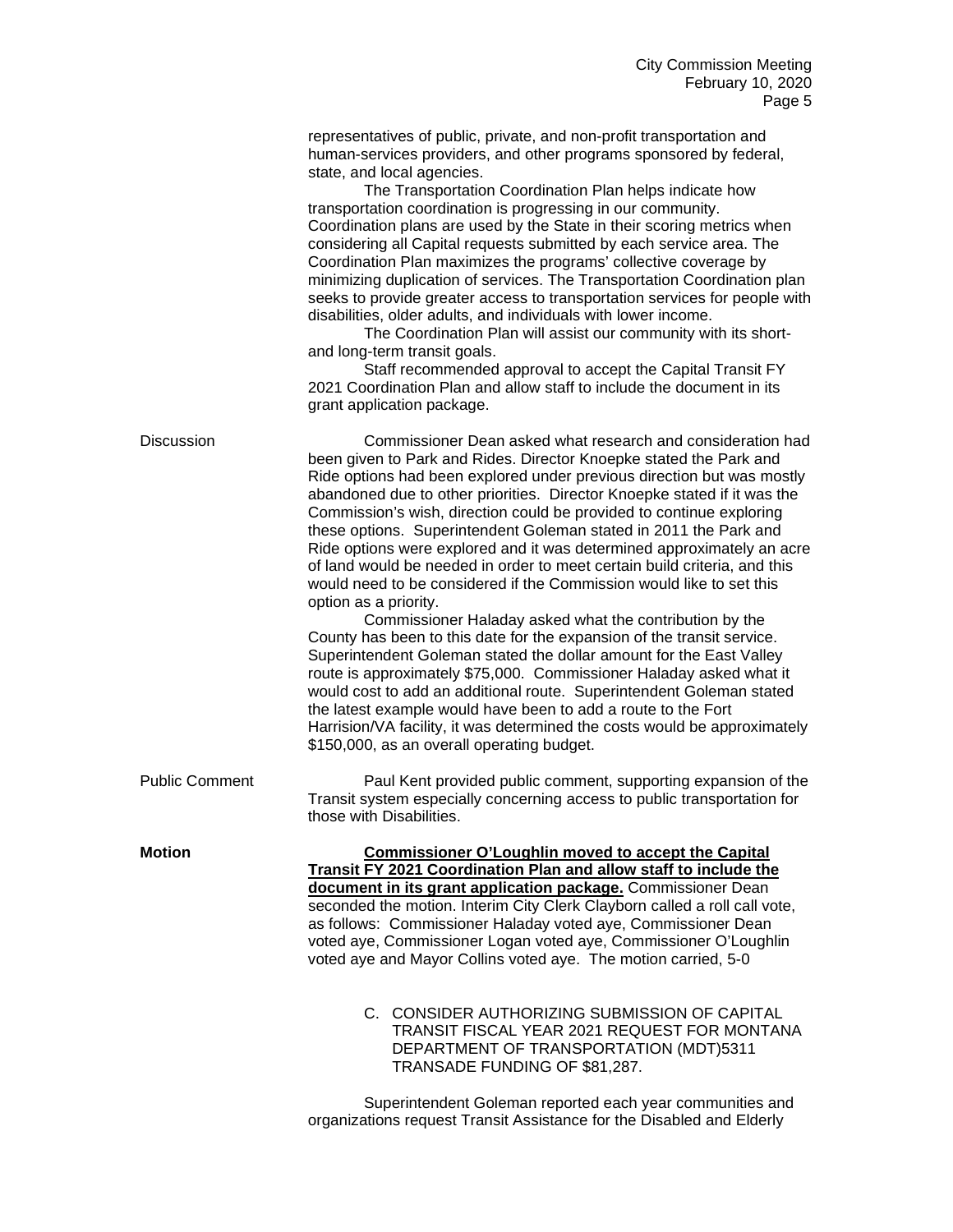|                       | (TransADE) funds from the Montana Department of Transportation to<br>provide transportation for seniors, elderly and disabled individuals.<br>Helena's TransADE allocation is \$81,287. Transportation for seniors,<br>elderly and individuals with disabilities through Capital Transit's ADA<br>Para Transit service is the primary transportation for many in our<br>community. Without this funding many individuals would be left relying on<br>friends, neighbors or relatives for transportation.<br>Staff recommended authorizing submission of Capital Transit<br>Fiscal Year 2021 request for Montana Department of Transportation<br>(MDT)5311 TransADE Funding of \$81,287. |
|-----------------------|-----------------------------------------------------------------------------------------------------------------------------------------------------------------------------------------------------------------------------------------------------------------------------------------------------------------------------------------------------------------------------------------------------------------------------------------------------------------------------------------------------------------------------------------------------------------------------------------------------------------------------------------------------------------------------------------|
| <b>Public Comment</b> | Mayor Collins asked for public comment, none was received.                                                                                                                                                                                                                                                                                                                                                                                                                                                                                                                                                                                                                              |
| <b>Motion</b>         | Commissioner Dean moved to authorize submission of the<br>Capital Transit Fiscal Year 2021 Montana Department of<br>Transportation (MDT) 5311 TransADE fuding of \$81,287.<br>Commissioner Logan seconded the motion. Interim City Clerk Clayborn<br>called a roll call vote, as follows: Commissioner Haladay voted aye,<br>Commissioner Dean voted aye, Commissioner Logan voted aye,<br>Commissioner O'Loughlin voted aye and Mayor Collins voted aye. The<br>motion carried, 5-0                                                                                                                                                                                                    |

D. CONSIDER AUTHORIZING SUBMISSION OF THE CAPITAL TRANSIT FISCAL YEAR 2021 MONTANA DEPARTMENT OF TRANSPORTATION (MDT) 5311 GRANT REQUEST FOR CAPITAL EQUIPMENT AS RANKED BY THE TRANSPORTATION ADVISORY COMMITTEE.

Superintendent Goleman reported the Transportation Advisory Committee (TAC) receives requests from the community for capital equipment and ranks the requests. Capital Transit is requesting two 6-14 passenger vehicles that have room for 1-4-wheel chair passengers. The cost is \$70,000 per vehicle plus match of \$14,000 per vehicle.

Capital Transit would also like to secure funding to purchase new scheduling software that will allow for more customer interaction and provide efficiencies in trip response. The estimated cost to replace the current scheduling software is approximately \$50,000 plus match of \$10,000. One other agency requested equipment. West Mont has requested one (1) 9-passenger minivan at a cost of \$60,000. Westmont's Capital Equipment request was ranked higher by the Transportation Advisory Committee based upon usage, vehicle trips and need to maintain community collaboration. Please see attached ranking comparison. As the Lead Agency, the Commission has the authority to change the rankings of the Capital Equipment requests.

Submitting the Capital Transit Fiscal Year 2021 Montana Department of Transportation (MDT) 5311 grant request for Capital Equipment as ranked by the Transportation Advisory Committee, allows Capital Transit to continue to update and protect its bus fleet. Fleet replacement is vital to maintaining an effective operation. New buses are more energy efficient and have up-to-date electronics and emission systems as required by the federal government. Not updating fleet leads to inefficient vehicles and increased maintenance cost.

Staff recommends authorizing submission of the Capital Transit Fiscal Year 2021 Montana Department of Transportation (MDT) 5311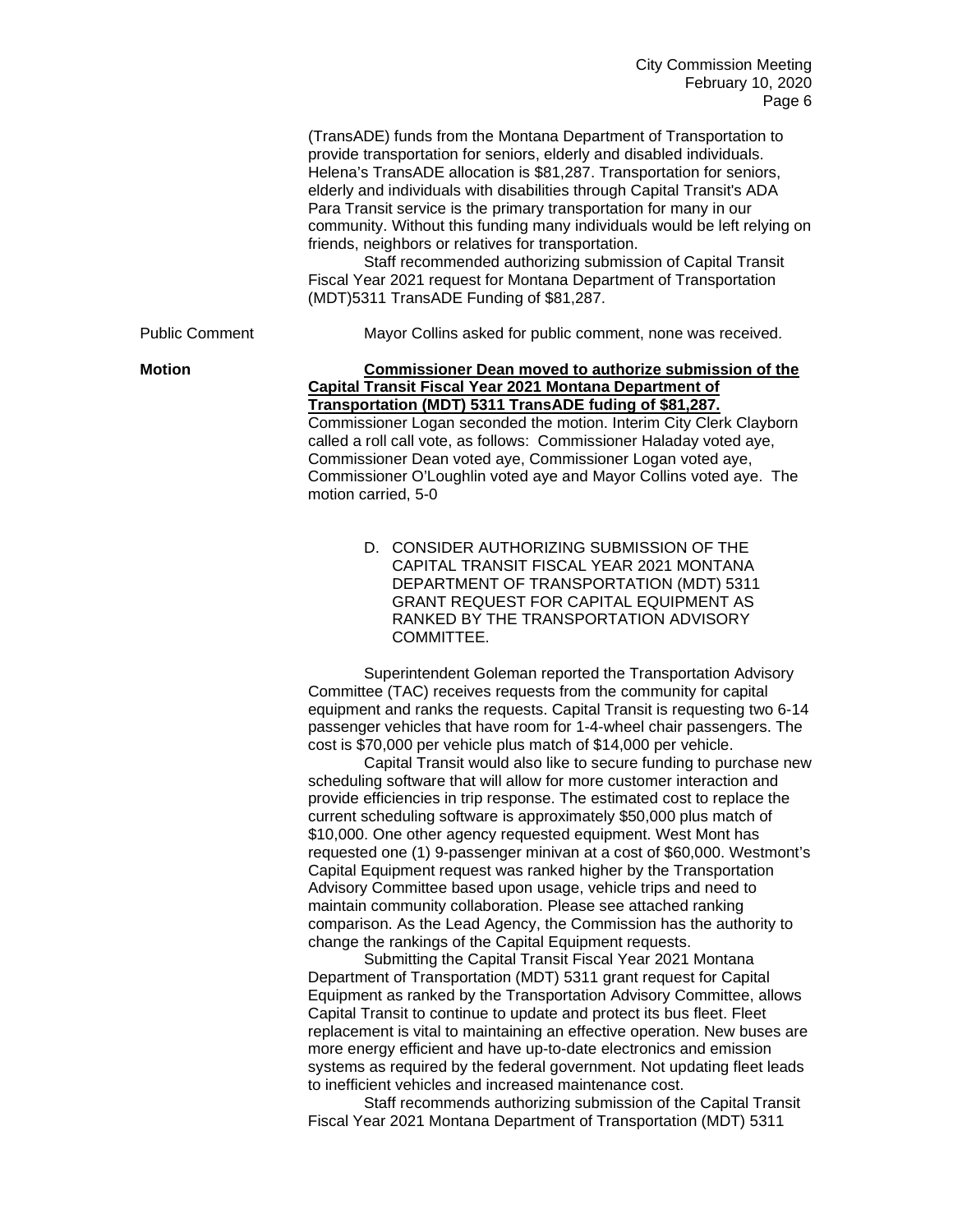grant request for Capital Equipment as ranked by the Transportation Advisory Committee.

Public Comment Mayor Collins asked for public comment, none was received.

**Motion Commissioner Logan moved to authorizing submission of the Capital Transit Fiscal Year 2021 Montana Department of Transportation (MDT) 5311 grant request for Capital Equipment as ranked by the Transportation Advisory Committee.** Commissioner Dean seconded the motion. Interim City Clerk Clayborn called a roll call vote, as follows: Commissioner Haladay voted aye, Commissioner Dean voted aye, Commissioner Logan voted aye, Commissioner O'Loughlin voted aye and Mayor Collins voted aye. The motion carried, 5-0

> E. CONSIDER AUTHORIZING THE ACTING CITY MANAGER TO SIGN AND SUBMIT CAPITAL TRANSITS MONTANA DEPARTMENT OF TRANSPORTATION (MDT) 5311 OPERATING GRANT PACKAGE REQUEST ELECTRONICALLY.

Transit Fleet Supervisor Each year the lead agency must submit the grant funding request to the Montana Department of Transportation to assist in funding our public transportation program.

The grant request includes the 5311-operating budget, capital equipment request, TransADE funding request, and the updated Coordination Plan. Authorizing the Acting City Manager to sign the 5311 grant request which includes the 5311-operating budget, capital equipment request, TransADE funding request, and the updated Coordination Plan for the City of Helena and to allow the City to submit the FY 2021 5311 Grant Request. The 5311 Operating Grant, TransADE funds and Capital Equipment funding provided by the State of Montana Department of Transportation (MDOT) allows the City of Helena to continue to provide vital public transportation. Without the federal funding the city would need to totally fund the public transit operation. In addition, the use of public transportation can help reduce air pollution in our community, as well as to provide alternative transportation to the private vehicle. Using public transportation can help reduce air pollution in our community, as well as to provide alternative transportation to the private vehicle. Without the federal funding the city would need to totally fund the public transit operation.

Staff recommends authorizing the Acting City Manager to sign ansportation<br>nically. (MDT) 5311 Operating Grant package request electronically.

|                       | and submit Capital Transits Montana Department of Transportation<br>(MDT) 5311 Operating Grant package request electronically.                                                                                                                                                                                                 |
|-----------------------|--------------------------------------------------------------------------------------------------------------------------------------------------------------------------------------------------------------------------------------------------------------------------------------------------------------------------------|
| <b>Public Comment</b> | Mayor Collins asked for public comment, none was received.                                                                                                                                                                                                                                                                     |
| <b>Motion</b>         | Commissioner O'Loughlin moved to authorize the Acting<br>City Manager to submit Montana Department of Transportation<br>(MDT) 5311 operating grant package request electronically.<br>Commissioner Dean seconded the motion. Interim City Clerk Clayborn<br>olled a rell pell veta de fellower. Commissioner Heledey vetad ave |

**(MDD)** onically. Glerk Clayborn called a roll call vote, as follows: Commissioner Haladay voted aye, Commissioner Dean voted aye, Commissioner Logan voted aye, Commissioner O'Loughlin voted aye and Mayor Collins voted aye. The motion carried, 5-0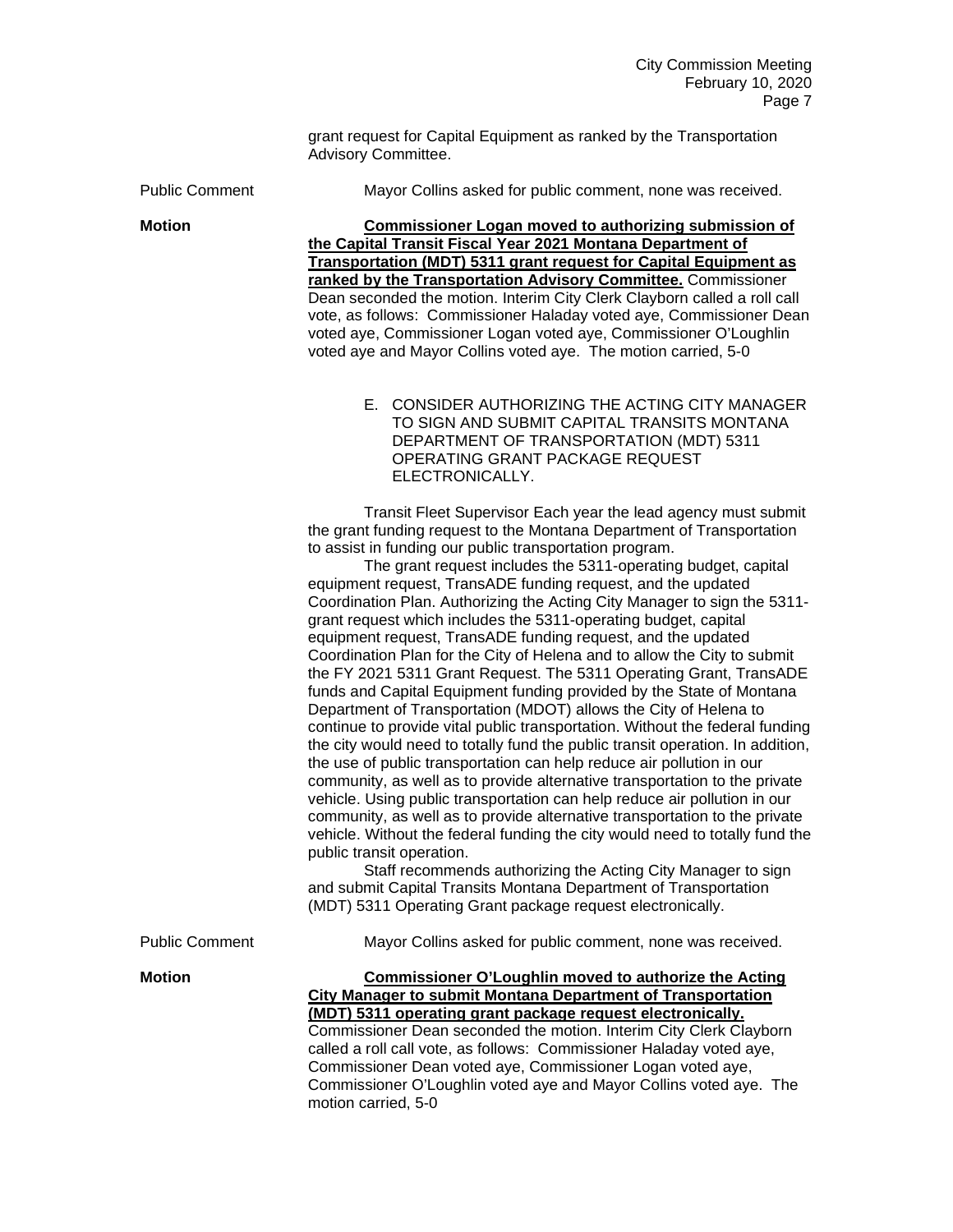|                         | A. CONSIDER AUTHORIZING SUBMISSION OF THE<br>CAPITAL TRANSIT SERVICE FISCAL YEAR 2021<br>MONTANA DEPARTMENT OF TRANSPORATION 5311<br>OPERATING GRANT REQUEST PACKAGE.                                                                                                                                                                                                                                                                                                                                                                                                                                                                                                                                                                                                                                                                                                                                                                                                                                                                                                                                                                                                                                                                                                                                                                                                                                  |
|-------------------------|--------------------------------------------------------------------------------------------------------------------------------------------------------------------------------------------------------------------------------------------------------------------------------------------------------------------------------------------------------------------------------------------------------------------------------------------------------------------------------------------------------------------------------------------------------------------------------------------------------------------------------------------------------------------------------------------------------------------------------------------------------------------------------------------------------------------------------------------------------------------------------------------------------------------------------------------------------------------------------------------------------------------------------------------------------------------------------------------------------------------------------------------------------------------------------------------------------------------------------------------------------------------------------------------------------------------------------------------------------------------------------------------------------|
|                         | Superintendent Goleman reported each year Capital Transit<br>submits a financial request on behalf of the City of Helena to the<br>Montana Department of Transportation to support our public transit<br>operations. Federal 5311 funds are available for FY2021 in the amount<br>of \$867,228 with a 20% required non-federal match of \$173,446. The<br>proposal to MDT is due March 1, 2020.<br>Submitting our operating funds grant application to the Montana<br>Department of Transportation for \$867,228 in 5311 operating funds plus<br>the required match. Funds will be used to pay operational expenses for<br>fixed route and para-transit services and administrative expenses within<br>the Helena City limits and for the approved East Valley operations.<br>Continued state assistance is critical to our transit operation's<br>ability to provide citizens, seniors, the elderly, and individuals with<br>disabilities access to necessary services. Public transportation helps<br>improve our citizens' health as well as the environment by reducing traffic<br>congestion, fuel consumption, and exhaust emissions. Without these<br>funds the City would solely have to fund the transit program.<br>Staff recommends authorizing submission of the Capital Transit<br>Service Fiscal Year 2021 Montana Department of Transportation 5311<br>Operating Grant request package. |
| <b>Public Testimony</b> | Mayor Collins opened the public hearing for public testimony,<br>being no one wishing to address the Commission, the public hearing was<br>closed.                                                                                                                                                                                                                                                                                                                                                                                                                                                                                                                                                                                                                                                                                                                                                                                                                                                                                                                                                                                                                                                                                                                                                                                                                                                     |
| <b>Motion</b>           | <b>Commissioner Dean moved to submission of the Capital</b><br>Transit Service Fiscal Year 2021 Montana Department of<br><b>Transportation 5311 Operating Grant request package.</b><br>Commissioner Logan seconded the motion. Interim City Clerk Clayborn<br>called a roll call vote, as follows: Commissioner Haladay voted aye,<br>Commissioner Dean voted aye, Commissioner Logan voted aye,<br>Commissioner O'Loughlin voted aye and Mayor Collins voted aye. The<br>motion carried, 5-0                                                                                                                                                                                                                                                                                                                                                                                                                                                                                                                                                                                                                                                                                                                                                                                                                                                                                                         |
|                         | B. CONSIDER GRANTING A DEMOLITION PERMIT FOR A<br>GARAGE LOCATED AT 721 HAUSER BOULEVARD.                                                                                                                                                                                                                                                                                                                                                                                                                                                                                                                                                                                                                                                                                                                                                                                                                                                                                                                                                                                                                                                                                                                                                                                                                                                                                                              |
|                         | Community Development Director Sharon Haugen reported<br>Sean Becker, owner of the property located at 721 Hauser Boulevard,<br>has applied for a building permit to demolish a garage at that location.                                                                                                                                                                                                                                                                                                                                                                                                                                                                                                                                                                                                                                                                                                                                                                                                                                                                                                                                                                                                                                                                                                                                                                                               |

*Public Hearings* PUBLIC HEARINGS

Due to it being a contributing property of an historic district, the owners must comply with the requirements of Title 3, Chapter 15 of Helena City Code. On December 17, 2019, the HTC held a public hearing and recommended approval of the demolition of the structure with the condition that approval be contingent upon receipt of a revised site plan and reviewed by the HTC.